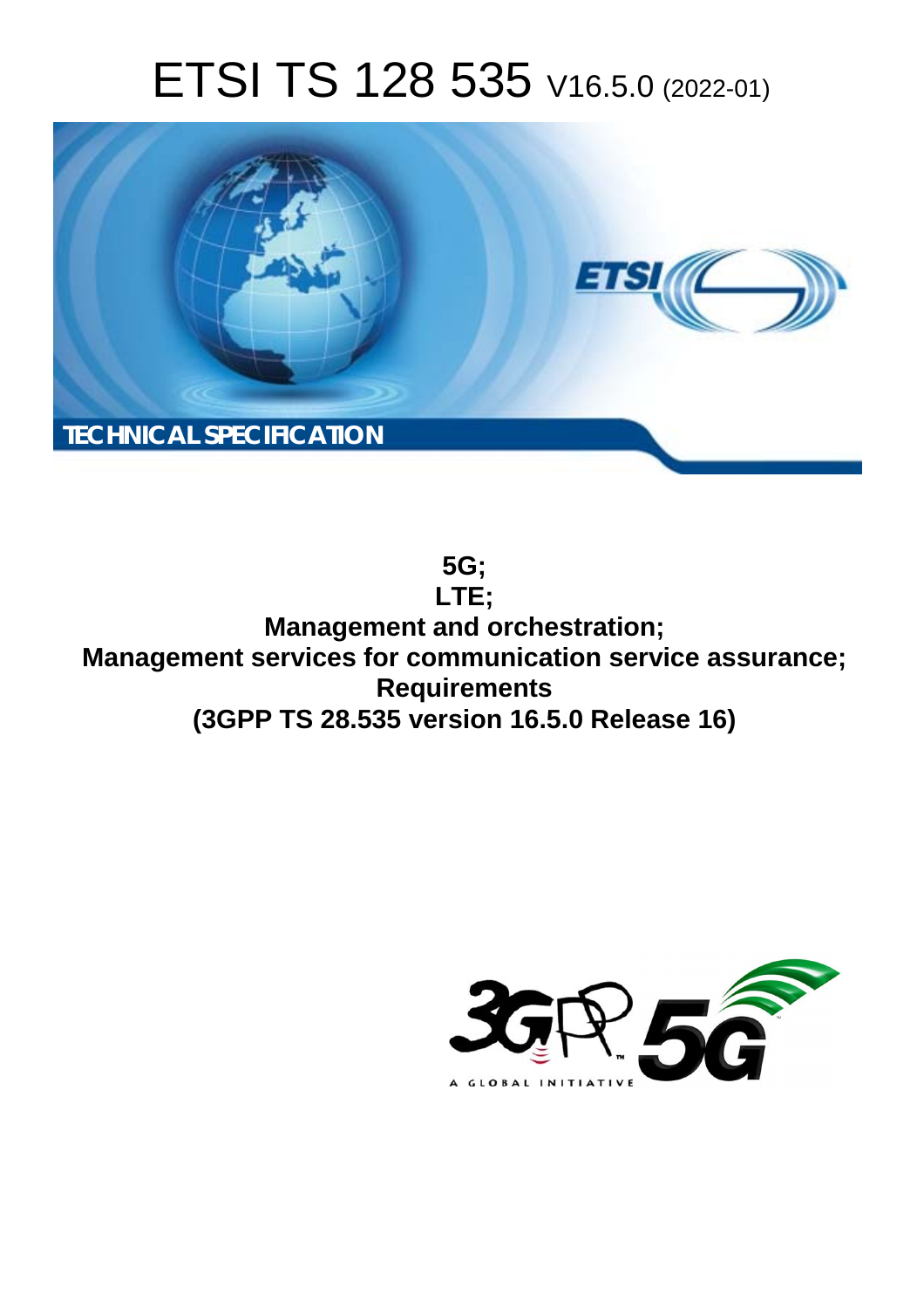Reference RTS/TSGS-0528535vg50

Keywords

5G,LTE

#### *ETSI*

650 Route des Lucioles F-06921 Sophia Antipolis Cedex - FRANCE

Tel.: +33 4 92 94 42 00 Fax: +33 4 93 65 47 16

Siret N° 348 623 562 00017 - APE 7112B Association à but non lucratif enregistrée à la Sous-Préfecture de Grasse (06) N° w061004871

#### *Important notice*

The present document can be downloaded from: <http://www.etsi.org/standards-search>

The present document may be made available in electronic versions and/or in print. The content of any electronic and/or print versions of the present document shall not be modified without the prior written authorization of ETSI. In case of any existing or perceived difference in contents between such versions and/or in print, the prevailing version of an ETSI deliverable is the one made publicly available in PDF format at [www.etsi.org/deliver](http://www.etsi.org/deliver).

Users of the present document should be aware that the document may be subject to revision or change of status. Information on the current status of this and other ETSI documents is available at <https://portal.etsi.org/TB/ETSIDeliverableStatus.aspx>

If you find errors in the present document, please send your comment to one of the following services: <https://portal.etsi.org/People/CommiteeSupportStaff.aspx>

#### *Notice of disclaimer & limitation of liability*

The information provided in the present deliverable is directed solely to professionals who have the appropriate degree of experience to understand and interpret its content in accordance with generally accepted engineering or other professional standard and applicable regulations.

No recommendation as to products and services or vendors is made or should be implied.

No representation or warranty is made that this deliverable is technically accurate or sufficient or conforms to any law and/or governmental rule and/or regulation and further, no representation or warranty is made of merchantability or fitness for any particular purpose or against infringement of intellectual property rights.

In no event shall ETSI be held liable for loss of profits or any other incidental or consequential damages.

Any software contained in this deliverable is provided "AS IS" with no warranties, express or implied, including but not limited to, the warranties of merchantability, fitness for a particular purpose and non-infringement of intellectual property rights and ETSI shall not be held liable in any event for any damages whatsoever (including, without limitation, damages for loss of profits, business interruption, loss of information, or any other pecuniary loss) arising out of or related to the use of or inability to use the software.

#### *Copyright Notification*

No part may be reproduced or utilized in any form or by any means, electronic or mechanical, including photocopying and microfilm except as authorized by written permission of ETSI. The content of the PDF version shall not be modified without the written authorization of ETSI.

The copyright and the foregoing restriction extend to reproduction in all media.

© ETSI 2022. All rights reserved.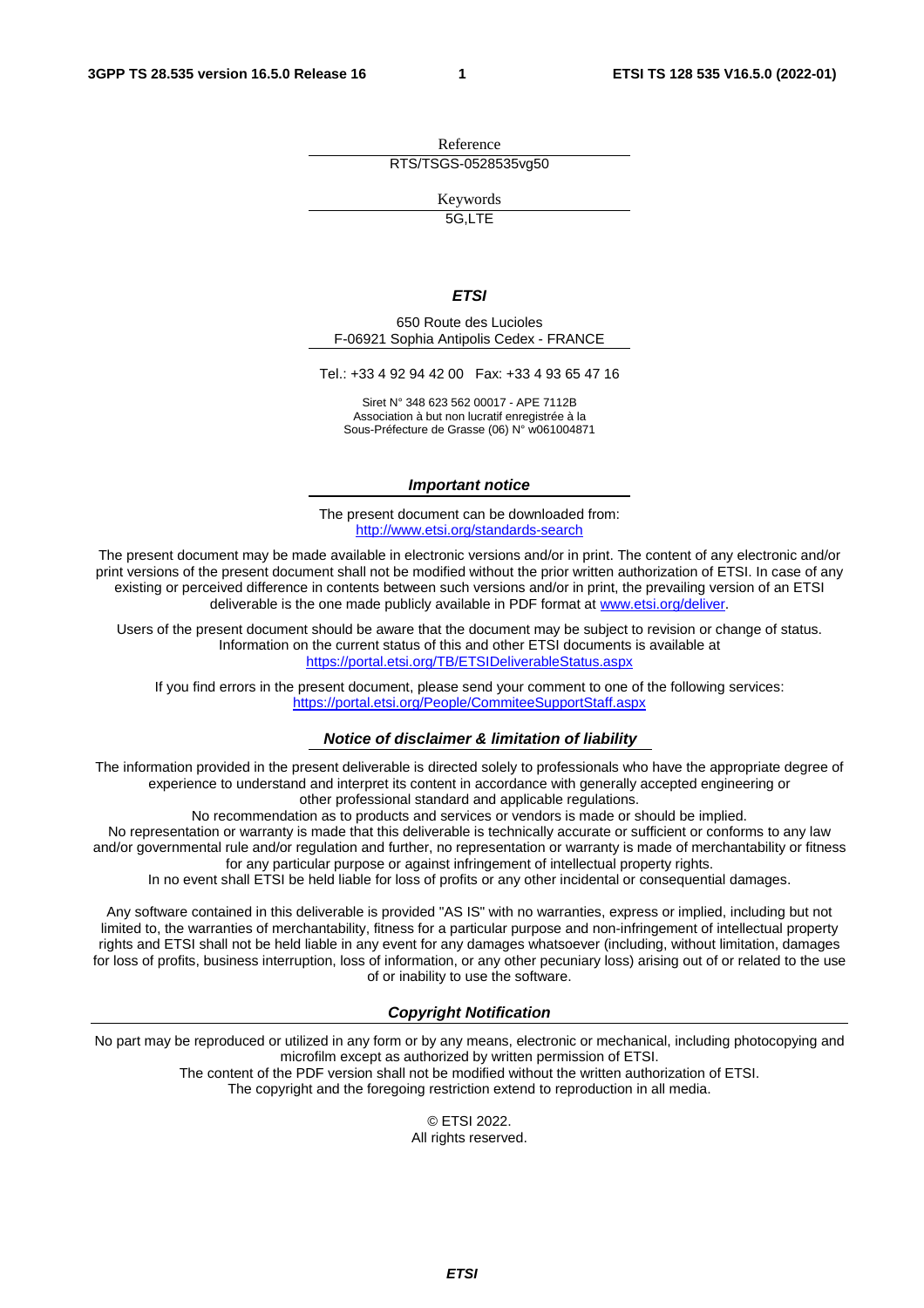# Intellectual Property Rights

#### Essential patents

IPRs essential or potentially essential to normative deliverables may have been declared to ETSI. The declarations pertaining to these essential IPRs, if any, are publicly available for **ETSI members and non-members**, and can be found in ETSI SR 000 314: *"Intellectual Property Rights (IPRs); Essential, or potentially Essential, IPRs notified to ETSI in respect of ETSI standards"*, which is available from the ETSI Secretariat. Latest updates are available on the ETSI Web server ([https://ipr.etsi.org/\)](https://ipr.etsi.org/).

Pursuant to the ETSI Directives including the ETSI IPR Policy, no investigation regarding the essentiality of IPRs, including IPR searches, has been carried out by ETSI. No guarantee can be given as to the existence of other IPRs not referenced in ETSI SR 000 314 (or the updates on the ETSI Web server) which are, or may be, or may become, essential to the present document.

#### **Trademarks**

The present document may include trademarks and/or tradenames which are asserted and/or registered by their owners. ETSI claims no ownership of these except for any which are indicated as being the property of ETSI, and conveys no right to use or reproduce any trademark and/or tradename. Mention of those trademarks in the present document does not constitute an endorsement by ETSI of products, services or organizations associated with those trademarks.

**DECT™**, **PLUGTESTS™**, **UMTS™** and the ETSI logo are trademarks of ETSI registered for the benefit of its Members. **3GPP™** and **LTE™** are trademarks of ETSI registered for the benefit of its Members and of the 3GPP Organizational Partners. **oneM2M™** logo is a trademark of ETSI registered for the benefit of its Members and of the oneM2M Partners. **GSM**® and the GSM logo are trademarks registered and owned by the GSM Association.

# Legal Notice

This Technical Specification (TS) has been produced by ETSI 3rd Generation Partnership Project (3GPP).

The present document may refer to technical specifications or reports using their 3GPP identities. These shall be interpreted as being references to the corresponding ETSI deliverables.

The cross reference between 3GPP and ETSI identities can be found under<http://webapp.etsi.org/key/queryform.asp>.

# Modal verbs terminology

In the present document "**shall**", "**shall not**", "**should**", "**should not**", "**may**", "**need not**", "**will**", "**will not**", "**can**" and "**cannot**" are to be interpreted as described in clause 3.2 of the [ETSI Drafting Rules](https://portal.etsi.org/Services/editHelp!/Howtostart/ETSIDraftingRules.aspx) (Verbal forms for the expression of provisions).

"**must**" and "**must not**" are **NOT** allowed in ETSI deliverables except when used in direct citation.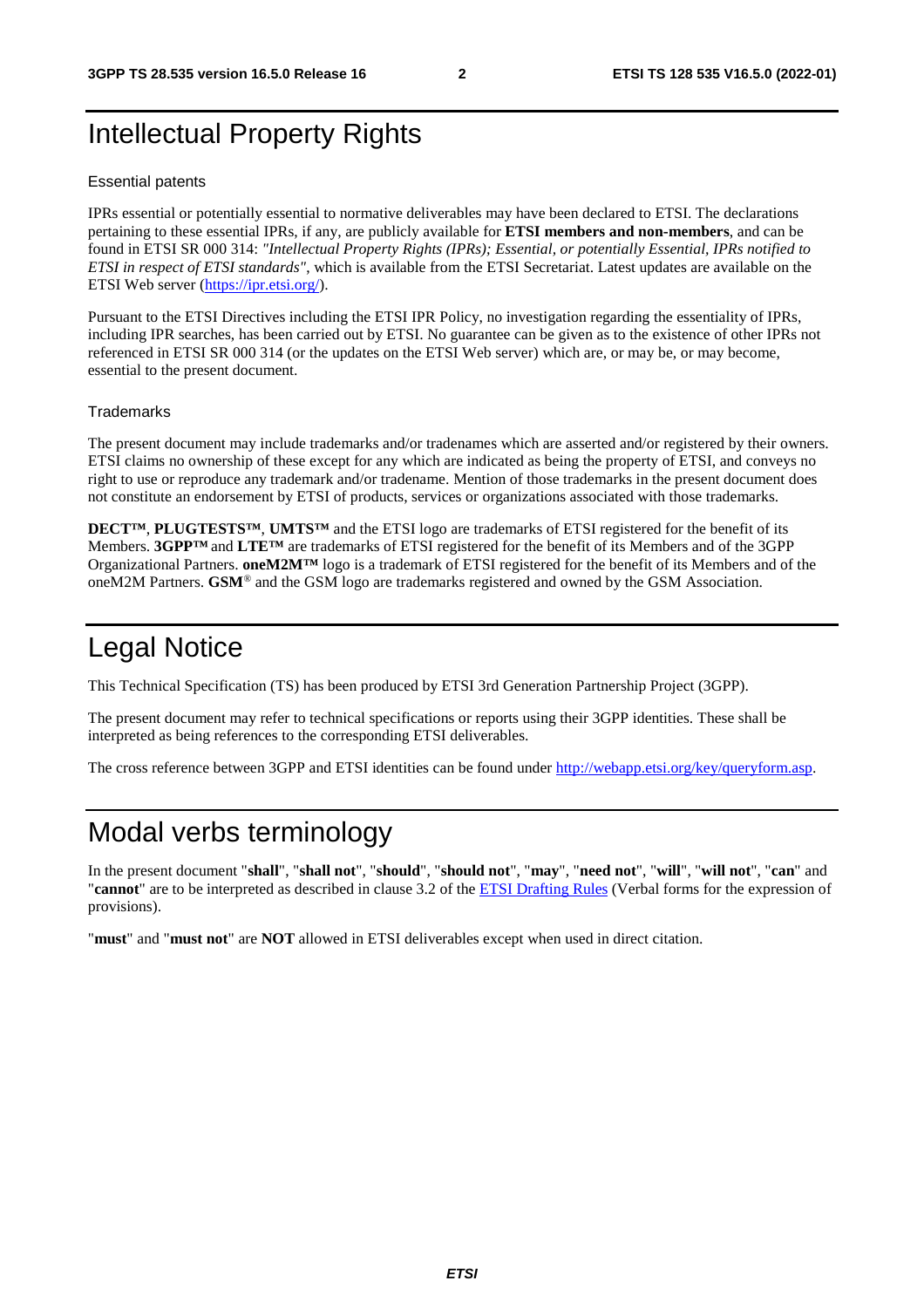ETSI TS 128 535 V16.5.0 (2022-01)

# Contents

| 1                             |  |
|-------------------------------|--|
| 2                             |  |
| 3                             |  |
| 3.1                           |  |
| 3.2                           |  |
| 3.3                           |  |
| 4                             |  |
| 4.1                           |  |
| 4.2                           |  |
| 4.2.1                         |  |
| 4.2.2                         |  |
| 4.2.3                         |  |
| 4.2.4                         |  |
| 4.2.4.1                       |  |
| 4.2.4.2                       |  |
| 4.2.4.2                       |  |
| 4.3                           |  |
| 5                             |  |
| 5.1                           |  |
| 5.1.1                         |  |
| 5.1.2                         |  |
| 5.1.3                         |  |
| 5.1.4                         |  |
| 6                             |  |
| 6.1                           |  |
| 6.1.1                         |  |
| 6.1.2                         |  |
| 6.1.3                         |  |
| 6.1.4                         |  |
| 6.2                           |  |
| <b>Annex A (informative):</b> |  |
|                               |  |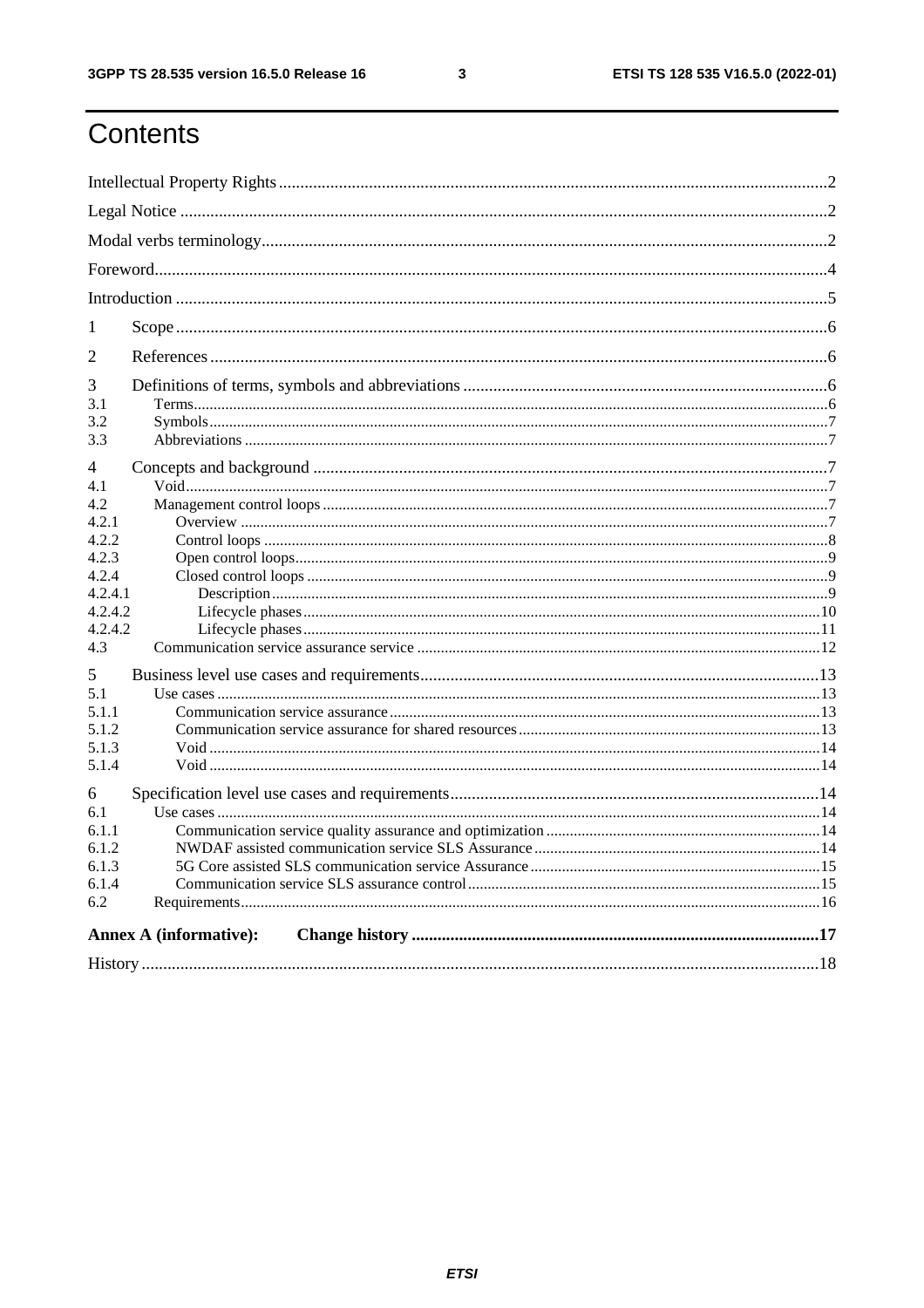# Foreword

This Technical Specification has been produced by the 3rd Generation Partnership Project (3GPP).

The contents of the present document are subject to continuing work within the TSG and may change following formal TSG approval. Should the TSG modify the contents of the present document, it will be re-released by the TSG with an identifying change of release date and an increase in version number as follows:

Version x.y.z

where:

- x the first digit:
	- 1 presented to TSG for information;
	- 2 presented to TSG for approval;
	- 3 or greater indicates TSG approved document under change control.
- y the second digit is incremented for all changes of substance, i.e. technical enhancements, corrections, updates, etc.
- z the third digit is incremented when editorial only changes have been incorporated in the document.

In the present document, modal verbs have the following meanings:

**shall** indicates a mandatory requirement to do something

**shall not** indicates an interdiction (prohibition) to do something

The constructions "shall" and "shall not" are confined to the context of normative provisions, and do not appear in Technical Reports.

The constructions "must" and "must not" are not used as substitutes for "shall" and "shall not". Their use is avoided insofar as possible, and they are not used in a normative context except in a direct citation from an external, referenced, non-3GPP document, or so as to maintain continuity of style when extending or modifying the provisions of such a referenced document.

| should     | indicates a recommendation to do something     |
|------------|------------------------------------------------|
| should not | indicates a recommendation not to do something |
| may        | indicates permission to do something           |
| need not   | indicates permission not to do something       |

The construction "may not" is ambiguous and is not used in normative elements. The unambiguous constructions "might not" or "shall not" are used instead, depending upon the meaning intended.

| can    | indicates that something is possible   |
|--------|----------------------------------------|
| cannot | indicates that something is impossible |

The constructions "can" and "cannot" are not substitutes for "may" and "need not".

| will     | indicates that something is certain or expected to happen as a result of action taken by an agency<br>the behaviour of which is outside the scope of the present document     |
|----------|-------------------------------------------------------------------------------------------------------------------------------------------------------------------------------|
| will not | indicates that something is certain or expected not to happen as a result of action taken by an<br>agency the behaviour of which is outside the scope of the present document |
| might    | indicates a likelihood that something will happen as a result of action taken by some agency the<br>behaviour of which is outside the scope of the present document           |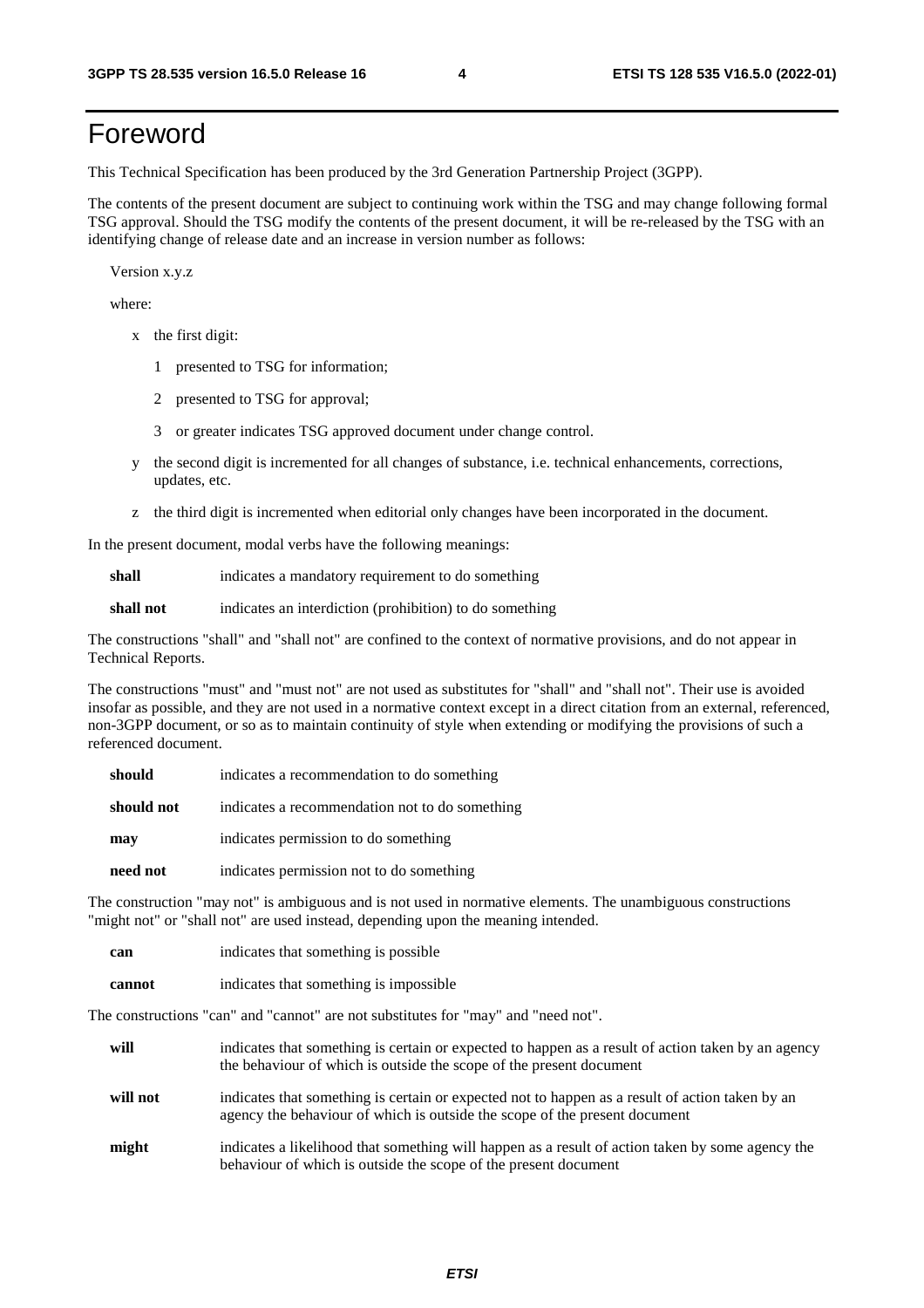**might not** indicates a likelihood that something will not happen as a result of action taken by some agency the behaviour of which is outside the scope of the present document

In addition:

| is     | (or any other verb in the indicative mood) indicates a statement of fact          |
|--------|-----------------------------------------------------------------------------------|
| is not | (or any other negative verb in the indicative mood) indicates a statement of fact |

The constructions "is" and "is not" do not indicate requirements.

# Introduction

The present document describes closed control loop assurance solution enabling a service provider or an operator to continuously deliver the requested level of communication service quality to the customer and is part of a TS-family covering the 3rd Generation Partnership Project Technical Specification Group Services and System Aspects Management and orchestration of networks, as identified below:

#### **TS 28.535: Management Services for Communication Service Assurance; Requirements**

TS 28.536: Management Services for Communication Service Assurance; Stage 2 and stage 3

The solution described builds upon the management services specifications as identified below:

TS 28.530: Management and orchestration; Concepts, use cases and requirements

TS 28.533: Management and orchestration; Architecture framework

TS 28.532: Management and orchestration; Generic management services

TS 28.540: Management and orchestration; 5G Network Resource Model (NRM); Stage 1

TS 28.541: Management and orchestration; 5G Network Resource Model (NRM); Stage 2 and stage 3

TS 28.531: Management and orchestration; Provisioning

TS 28.545: Management and orchestration; Fault Supervision (FS)

TS 28.550: Management and orchestration; Performance assurance

TS 28.552: Management and orchestration; 5G performance measurements

TS 28.554: Management and orchestration; 5G End to end Key Performance Indicators (KPI)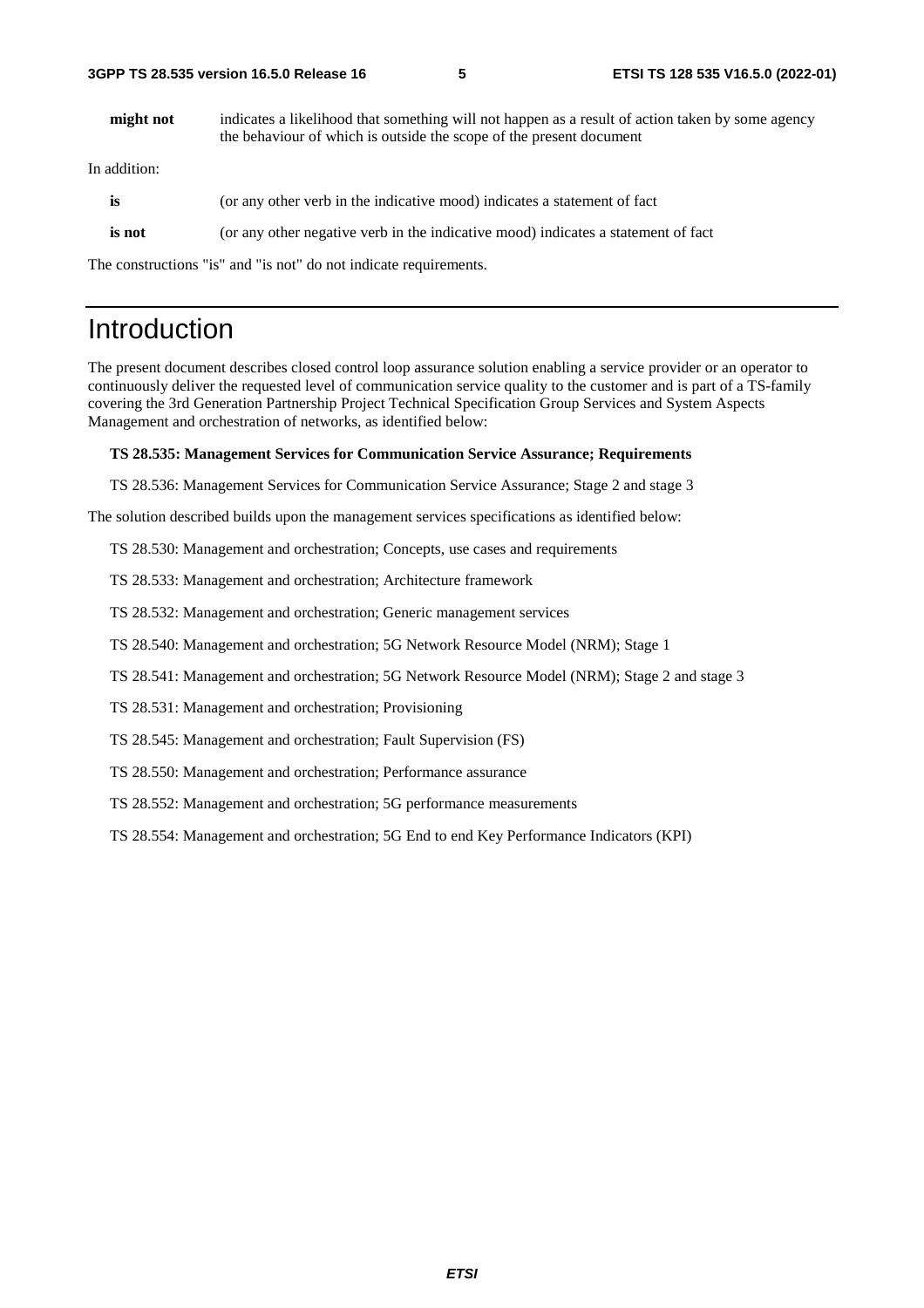# 1 Scope

The present document describes, concepts and background, and specifies use cases and requirements for closed control loop communication service assurance solution that adjusts and optimizes the services provided by NG-RAN and 5GC.

# 2 References

The following documents contain provisions which, through reference in this text, constitute provisions of the present document.

- References are either specific (identified by date of publication, edition number, version number, etc.) or non-specific.
- For a specific reference, subsequent revisions do not apply.
- For a non-specific reference, the latest version applies. In the case of a reference to a 3GPP document (including a GSM document), a non-specific reference implicitly refers to the latest version of that document *in the same Release as the present document*.
- [1] 3GPP TR 21.905: "Vocabulary for 3GPP Specifications".
- [2] 3GPP TS 22.261: "Service requirements for the 5G system".
- [3] 3GPP TS 28.550: "Management and orchestration; Performance assurance".
- [4] 3GPP TS 28.531: "Management and orchestration; Provisioning".
- [5] ETSI GS ZSM 002 (V1.1.1) (2019-08): "Zero-touch network and Service Management (ZSM); Reference Architecture".
- [6] 3GPP TS 28.545: "Management and orchestration; Fault Supervision (FS)".
- [7] 3GPP TS 28.552: "Management and orchestration; 5G performance measurements".
- [8] 3GPP TS 28.554: "Management and orchestration; 5G end to end Key Performance Indicators (KPI)".
- [9] 3GPP TS 28.532: "Management and orchestration; Generic management services".
- [10] 3GPP TS 23.003: " Numbering, addressing and identification".

# 3 Definitions of terms, symbols and abbreviations

### 3.1 Terms

For the purposes of the present document, the terms given in TR 21.905 [1] and the following apply. A term defined in the present document takes precedence over the definition of the same term, if any, in TR 21.905 [1].

**communication services**: subset of 3GPP defined services. Examples of 3GPP services (e.g. 5G LAN, URLLC) can be found in TS 22.261 [2].

**service level specification**: specification of the minimum acceptable standard of service.

**SLA requirements**: service and network requirements derived from SLAs.

NOTE: A provider can add additional requirements not directly derived from SLA's, associated to provider internal [business] goals.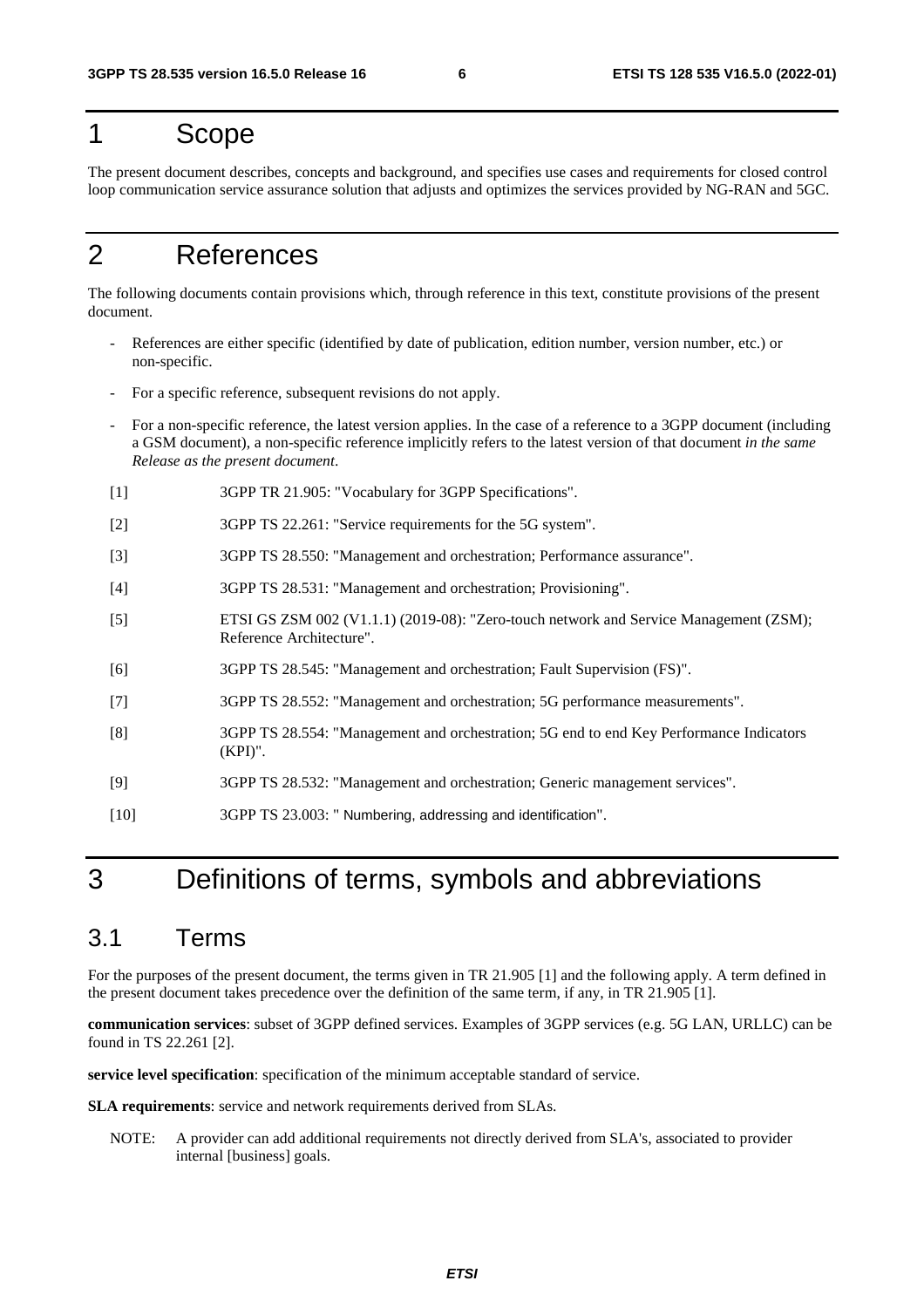# 3.2 Symbols

Void.

### 3.3 Abbreviations

For the purposes of the present document, the abbreviations given in 3GPP TR 21.905 [1] and the following apply. An abbreviation defined in the present document takes precedence over the definition of the same abbreviation, if any, in 3GPP TR 21.905 [1].

| CN           | Core Network                                          |
|--------------|-------------------------------------------------------|
| CS.          | <b>Communication Service</b>                          |
| CSA          | <b>Communication Service Assurance</b>                |
| <b>CSC</b>   | <b>Communication Service Customer</b>                 |
| <b>CSP</b>   | <b>Communication Service Provider</b>                 |
| eMBB         | enhanced Mobile BroadBand                             |
| <b>KPI</b>   | Key Performance Indicator                             |
| <b>MDAS</b>  | <b>Management Data Analytics Service</b>              |
| MnS          | <b>Management Service</b>                             |
| NF           | Network Function                                      |
| <b>NSI</b>   | NetworkSlice Instance                                 |
| <b>NSSI</b>  | NetworkSlice Subnet Instance                          |
| <b>NSP</b>   | NetworkSlice Provider                                 |
| <b>NWDAF</b> | <b>Network Data Analytics Function</b>                |
| QoE          | <b>Quality of Experience</b>                          |
| SD           | Slice Differentiator                                  |
| SLA.         | Service Level agreement                               |
| <b>SLS</b>   | Service Level Specification                           |
| S-NSSAI      | Single Network Slice Selection Assistance Information |
| SST          | Slice/ServiceType                                     |
|              |                                                       |

- 4 Concepts and background
- 4.1 Void

# 4.2 Management control loops

### 4.2.1 Overview

For communication service assurance one can identify two interactions of management control loops:

- 1) Between the CSC and the CSP: In this case, the CSC provides the requirements for an assured communication service to the CSP, the CSP provides the corresponding communication service, the CSP also provides feedback to the CSC. The CSP adjusts the resources used by a communication service or the CSC adjusts the SLS continuously to achieve the assured requirements.
- 2) Between the CSP and the NSP: the communication service provided by CSP requires the network capabilities. For example, the CSP requires a certain network latency. The NSP management system adjusts the network or CSP adjusts the latency requirement continuously to satisfy the latency requirement.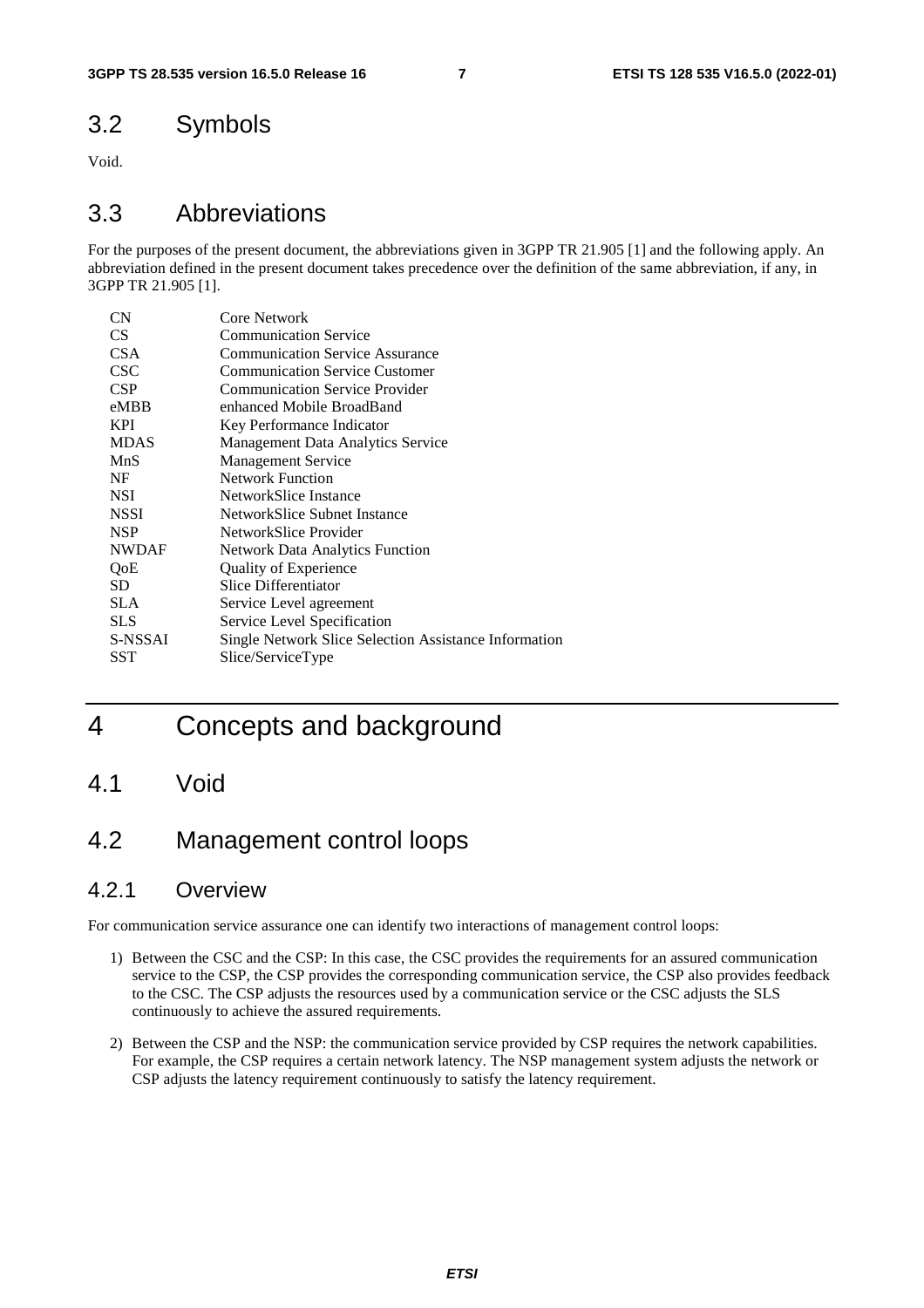

#### **Figure 4.2.1.1: Communication service closed control loop assurance**

Figure 4.2.1.1 gives a high level description of interaction process involved in the management closed control loop.

Generally, the management control loop for CSA consists of the steps Monitoring, Analysis, Decision and Execution. The adjustment of the resources used for the communication service is completed by the continuous iteration of the steps in a management control loop. As described in clause 4.1, the management closed control loop for the resources used for the communication service is deployed in the preparation phase and takes effect during the preparation phase and operation phase.

Figure 4.2.1.2 shows the overall process of communication service assurance using a management control loop.



**Figure 4.2.1.2: Management Control Loop** 

### 4.2.2 Control loops

A control loop is a building block for management of networks and services. The basic principle of any control loop is to adjust the value of a measured or observed variable (expressed as for example an attribute) to equal the value of a desired goal (expressed as for example an attribute). The producer of the measurements or observations, the control service, and the controlled entity are all required to create a control loop.

For the control loop to act on input in the context of the set goal, the control loop provided through following four steps that continuously consume and produce information from each other in a loop in the following sequence monitor, analyse, decide and execute.

A control loop can be an open control loop in which case a human operator or other management entity intervenes inside the loop A control loop can be closed and operates without human operator or other management entity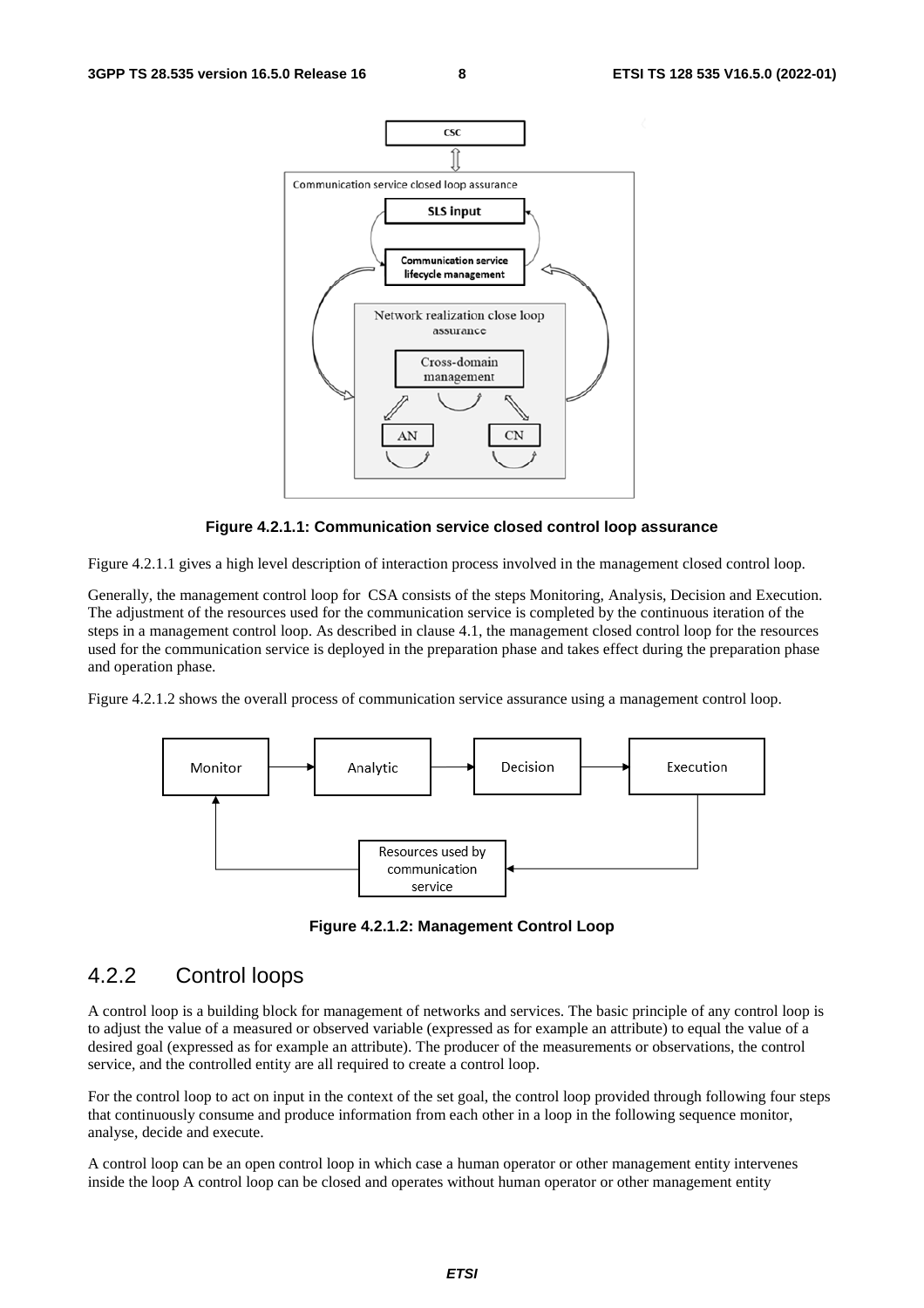involvement inside the loop other than possibly the initial configuration of the measurement producer and configuration of control loop.

### 4.2.3 Open control loops

In an open control loop, the human operator intervenes in one or more of the process steps inside the loop, see Figure 4.2.3.1. The human operator is in control of the steps in the control loop, including decisions taken in the loop. The management system collects, analyses and presents the data to the operator, but the operator decides which action to take. In this case, the completion time for control loop is dependent on availability and reaction time of a human operator or other management entity.



**Figure 4.2.3.1: Open control loop entities** 

### 4.2.4 Closed control loops

### 4.2.4.1 Description

In a closed control loop, there is no direct involvement of a human operator or other management entity in the control loop, the control loop is fully automated. As shown in Figure 4.2.4.1 the human operator or management entity is not directly controlling the details inside the process steps but provides control outside the loop. For example, configuring goals for the control loop to make autonomous decisions within the boundaries of the set goal. Once the control loop is configured with the goal, the controlled entity is adjusted according to the set goals.

In a closed control loop the input to the control loop provided by human operator or other management entity may include the goal or policies. The output of the closed control loop may include closed control loop status to a human operator or other management entity.

Typically, the goal is set within certain parameter boundaries, the closed control loop can automatically adjust the output based on the input within the parameter boundaries. Once a control loop cannot automatically adjust, the human operator or other management entity needs to be informed. The human operator or other management entity may decide to change the management of closed control loop so that it becomes an open control loop, where decisions are made by the human operator or other management entity and not by the closed control loop.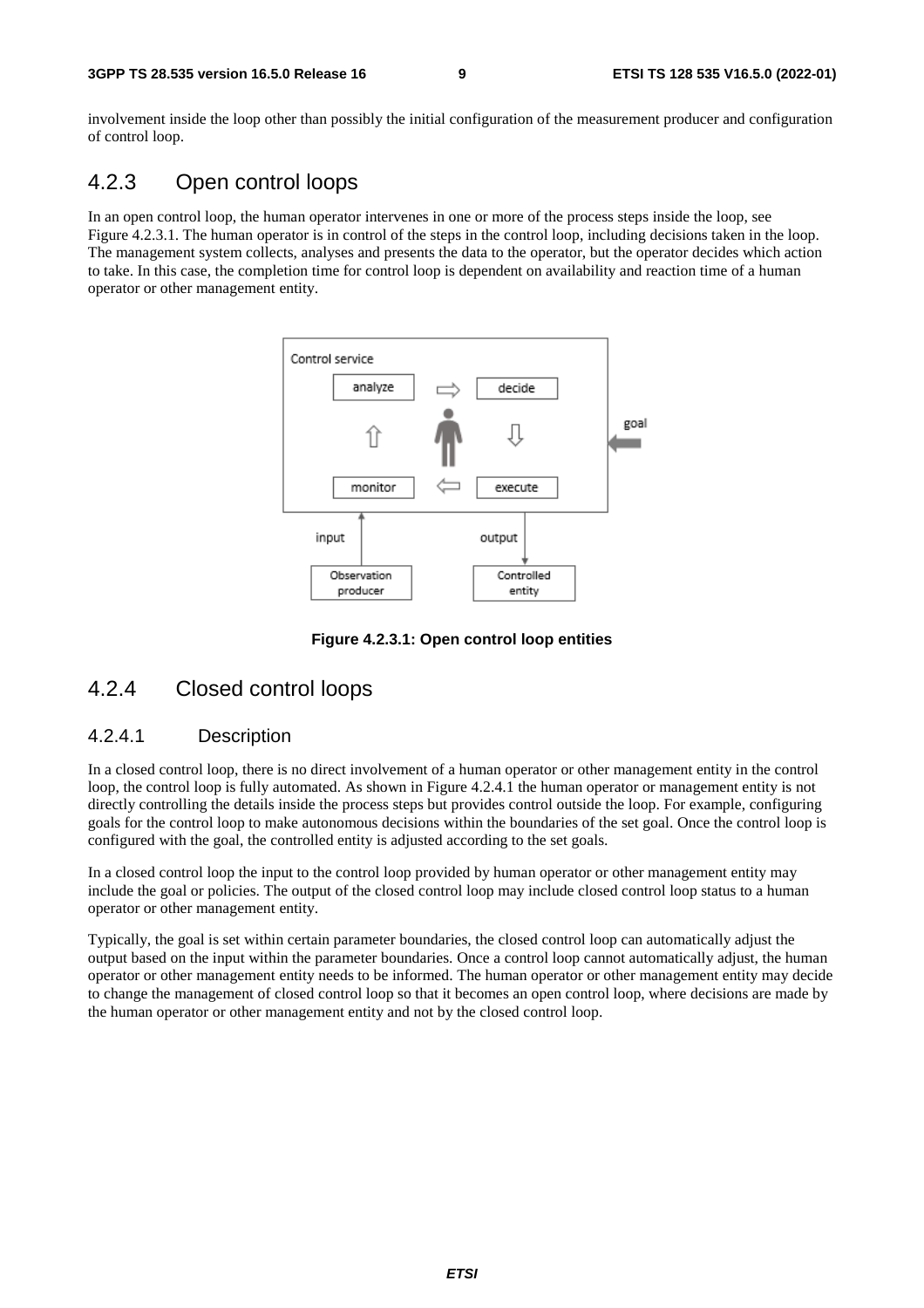

**Figure 4.2.4.1: Closed control loop entities** 

### 4.2.4.2 Lifecycle phases

Communication service assurance is enabled by closed control loops which have their own lifecycle. The lifecycle phases for closed control loops are preparation, commissioning, operation and decommissioning.

#### - **Preparation phase:**

Providing a closed control loop starts with preparation, which includes control loop design, collection of relevant goal information from an SLS and preparing the required network configuration for measurement collection. The result of the preparation phase is a closed control loop design.

#### - **Commissioning phase:**

Once a closed control loop is prepared, one instance of the closed control loop design is instantiated by configuring the measurement collection and the goals in the network. During this phase the closed control loop may be deployed to allow the network to converge to a state where the communication service assurance is stable and within the boundaries of the SLS. The instantiation activity results in a closed control loop that is ready for operation.

#### - **Operation phase:**

After the commissioning phase, the closed control loop is operational. The activation includes actions that make a closed control loop run to pursuit its goal(s). It may include subscription to relevant management services.In the operation phase the closed control loop is first activated. The monitor activity typically includes the real-time or periodic calculation of KPIs that are relevant to the closed control loop and comparison with the goal(s) assigned to the given closed control loop. This activity may result in further actions that involve the other activities in the operation phase, e.g. evaluate and update & upgrade, in order to change the closed control loop settings and improve its performance. The evaluate activity also includes the evaluation of results of Execution step of closed control loops by e.g. investigating differences between the current traffic data and the data taken before the execution. The criteria of this evaluation can be done by specific values such as SLS. The update & upgrade activity includes actions that change the settings of the closed control loop instance to change its behaviour and improve its performance to pursue the assigned goal(s). The update may include changes in the parameters of the management functions that constitute the closed control loop (e.g. changing data sources, KPIs being calculated, models, policies, etc.). The upgrade may include changes in the software version of the management functions. These activities can be executed dynamically while the closed control loop is regularly operating and executing actions, or they can be executed upon a request received from an authorized consumer. The deactivation activity includes actions that make the closed control loop stop to run.

#### - **Decommissioning phase:**

When the closed control loop is no longer needed, after being deactivated the closed control loop is decommissioned and after that the lifecycle of the closed control loop is completed.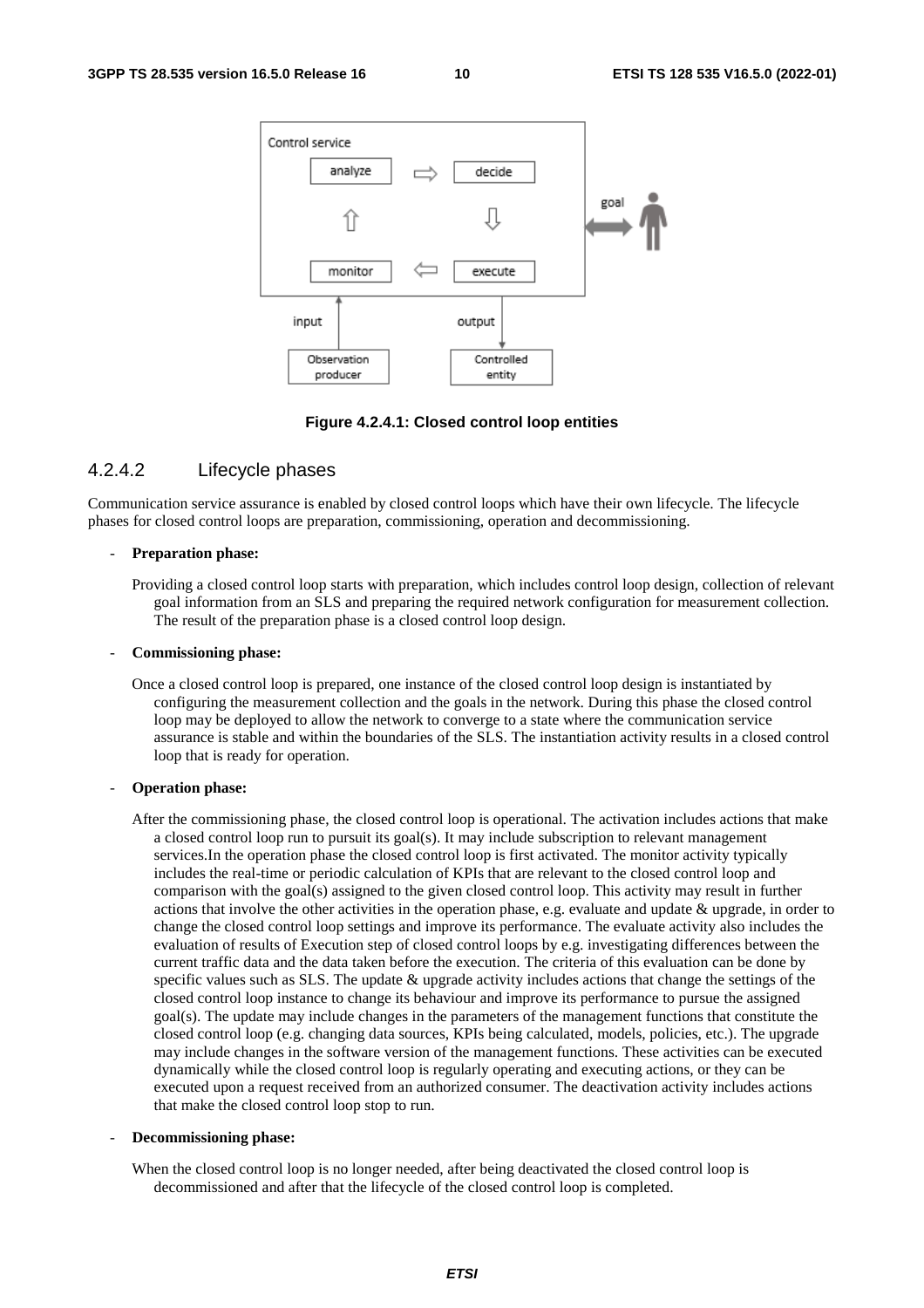Figure 4.2.4.2.1 highlights the lifecycle phase sequence involved in the closed control loop assurance.

#### 4.2.4.2 Lifecycle phases

Communication service assurance is enabled by closed control loops which have their own lifecycle. The lifecycle phases for closed control loops are preparation, commissioning, operation and decommissioning.

#### - **Preparation phase:**

Providing a closed control loop starts with preparation, which includes control loop design, collection of relevant goal information from an SLS and preparing the required network configuration for measurement collection. The result of the preparation phase is a closed control loop design.

#### - **Commissioning phase:**

Once a closed control loop is prepared, one instance of the closed control loop design is instantiated by configuring the measurement collection and the goals in the network. During this phase the closed control loop may be deployed to allow the network to converge to a state where the communication service assurance is stable and within the boundaries of the SLS. The instantiation activity results in a closed control loop that is ready for operation.

#### - **Operation phase:**

After the commissioning phase, the closed control loop is operational. The activation includes actions that make a closed control loop run to pursuit its goal(s). It may include subscription to relevant management services.In the operation phase the closed control loop is first activated. The monitor activity typically includes the real-time or periodic calculation of KPIs that are relevant to the closed control loop and comparison with the goal(s) assigned to the given closed control loop. This activity may result in further actions that involve the other activities in the operation phase, e.g. evaluate and update & upgrade, in order to change the closed control loop settings and improve its performance. The evaluate activity also includes the evaluation of results of Execution step of closed control loops by e.g. investigating differences between the current traffic data and the data taken before the execution. The criteria of this evaluation can be done by specific values such as SLS. The update  $\&$  upgrade activity includes actions that change the settings of the closed control loop instance to change its behaviour and improve its performance to pursue the assigned goal(s). The update may include changes in the parameters of the management functions that constitute the closed control loop (e.g. changing data sources, KPIs being calculated, models, policies, etc.). The upgrade may include changes in the software version of the management functions. These activities can be executed dynamically while the closed control loop is regularly operating and executing actions, or they can be executed upon a request received from an authorized consumer. The deactivation activity includes actions that make the closed control loop stop to run.

#### - **Decommissioning phase:**

When the closed control loop is no longer needed, after being deactivated the closed control loop is decommissioned and after that the lifecycle of the closed control loop is completed.

Figure 4.2.4.2.1 highlights the lifecycle phase sequence involved in the closed control loop assurance.



**Figure 4.2.4.2.1: Lifecycle phases of a closed control loop**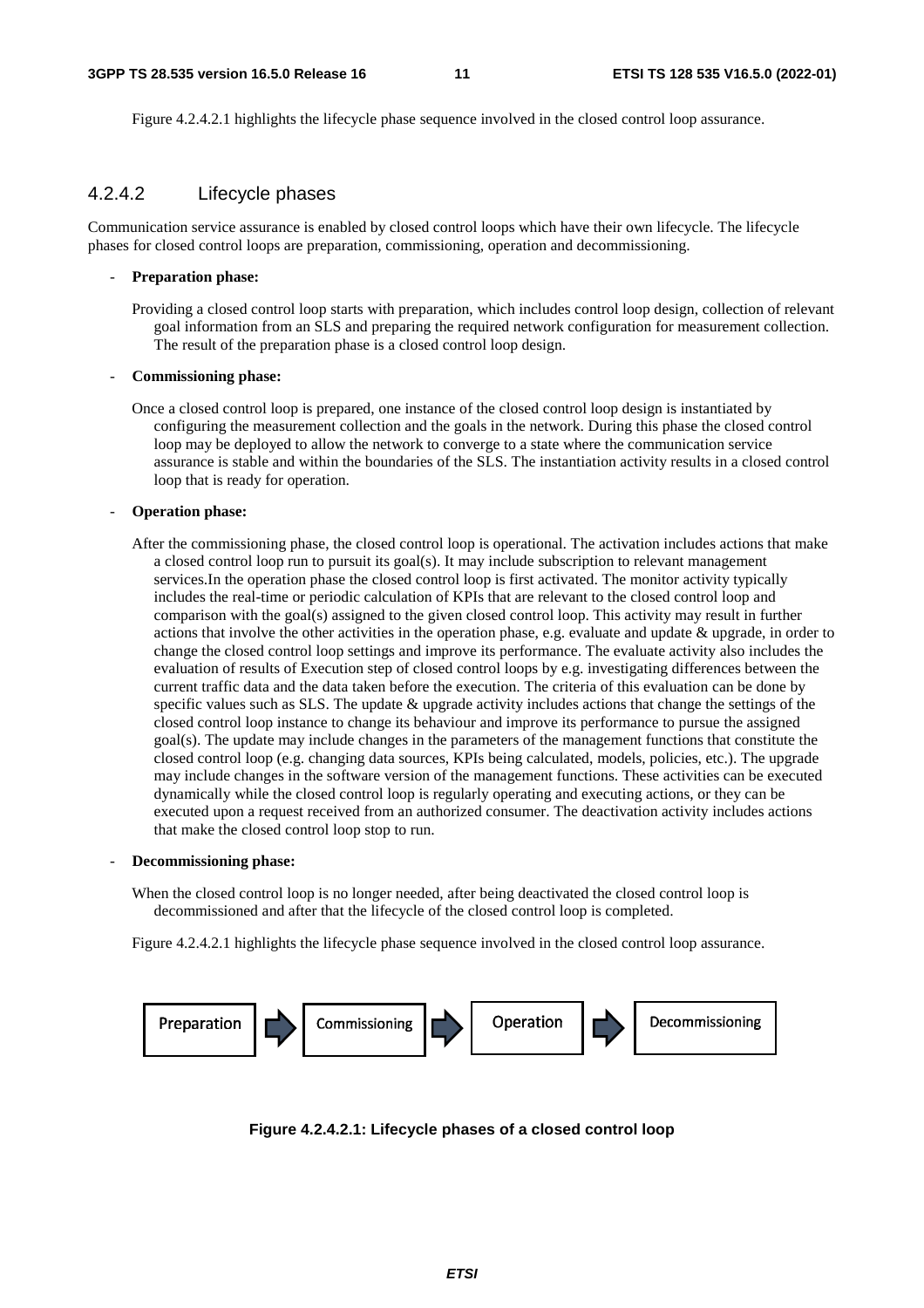## 4.3 Communication service assurance service

Communication service assurance relies on a set of management services that together provide the CSP with the capability to assure the communication service as per agreement (for example an SLS) with a CSC (e.g. enterprise). The overall solution and information flows between management services and the closed control loop steps [5] are shown in Figure 4.3.1.



**Figure 4.3.1: Overview of closed control loop information flows** 

In Figure 4.3.1 the controlled entity represents the resources used by a communication service and the assurance of this communication service is provided by the closed control loop between the different management services provided by the management system.

The input to the closed control loop is the data concerning the resources used by the communication service and corrresponding service KPIs which is monitored by the closed control loop and step "Monitor", analyzed by the closed control loop step "Analyze", a decision on potential solution by the closed control loop step "Decide" which may be a possible action for the closed control loop step "Execute", The role of the decision support services is to provide variable degrees of automated decision making and human oversight support. The following two examples demonstrate how a closed control loop can be used:

- when a service experience degradation is detected (for example due to resource shortage or faults in the network), the resources used by a communication service may be adjusted automatically to improve the service experience
- the data associated with the communication service is monitored by the management services for data collection, this management service provides information to an assurance root cause analysis management service (example of an analytics service) and based on that information the assurance root cause analysis takes place, followed by proposing activities, mitigation or suggestions to solve the problem. The proposed activities, for example mitigation or problem-solving suggestion(s) are executed through provisioning services to bring the behaviour of the communication service within the requested boundaries of the metrics (SLS goals) that are controlled by the closed control loop.

The management services available for the closed control loop steps for "Monitor", "Analyze" and "Decide" are based on file transfer described in TS 28.550 [3], or data streaming described in TS 28.550 [3] and notifications described in TS 28.545 [6].

The information provided from the "Monitor" step to the "Analyze" step includes performance measurements (see TS 28.552 [7]), KPI's (see TS 28.554 [8]), performance threshold monitoring events and fault supervision events (see TS 28.532 [9]).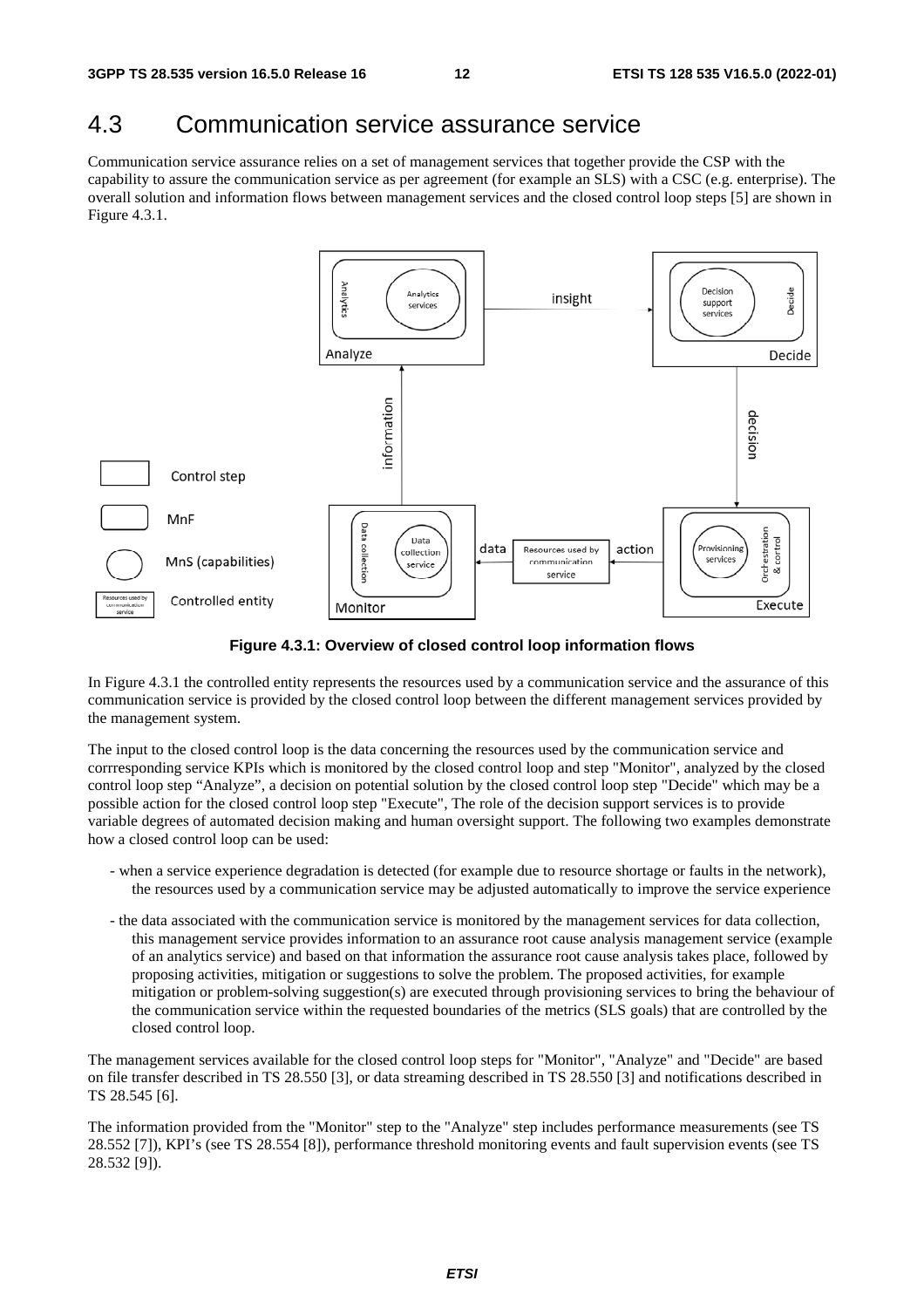The insights provided from the "Analyze" step to the "Decide" step includes analytics outcomes that are not specified in the present document.

The decision support services provided from the "Decide" step to the "Execute" step are not specified in the present document.

# 5 Business level use cases and requirements

### 5.1 Use cases

### 5.1.1 Communication service assurance

The CSP needs to meet the CSC expectations on automation as well as internal goals on CAPEX and OPEX efficiency.

The CSP has access to capabilities, procedures and tools that can address both CAPEX and OPEX in the provisioning and management of communication services to their customers (CSC). The CSC expects the CSP to offer a variety of communication services including business critical communication services that allow the CSC (e.g. Enterprise) to run their applications in a predictable manner [2]. Hence automation of the onboarding of the CSC application, which will use communication services provided by the CSP, on a 5GS, is a requirement to meet the following needs:

- reduce the complexity for a CSC application to be on-boarded on a 5GS,
- improve the network performance over time, based on predicting communication service behaviour;
- assure the target goals for a CSC, and
- reduce the cost ownership through automation.

During the operation of the communication service the CSP provides assurance of service quality requirements and CSP meets the CSC expectations on automation as well as internal goals on CAPEX and OPEX efficiency.

**REQ-CSA\_NSA-FUN-01** The 3GPP management system shall have capabilities to receive communication service requirements from its authorized consumers.

**REQ-CSA\_NSA-FUN-02** The 3GPP management system shall have capabilities to monitor, and report to its authorized consumers the degree of fulfilment of committed communication service requirements of authorized consumers.

**REO-CSA\_NSA-FUN-03** The 3GPP management system shall have capabilities to take actions to adjust the 5GS in order to meet the communication service requirements of authorized consumers.

**REQ-CSA\_NSA-FUN-04** The 3GPP management system shall have capabilities to act to fulfil the service quality requirements of authorized consumers.

### 5.1.2 Communication service assurance for shared resources

In this scenario, it is assumed that the SLA's for the two communication services will allow them to share resources, for example RAN resources.

The management systems CS-Assurance service receives the request from Order Care and using a MDAS CS preparation assistance service, explores and evaluates communication service realisation and impact on other communication services, if any.

Once the Order Care has committed to an SLA with a CSC, the management system activates the communication service.

As the communication service operates, a management service for communication service assurance, CSA, continuously monitors the SLA fulfilment using MDAS, PM assurance services [3] including and core network NWDAF QoE analytics service, if available.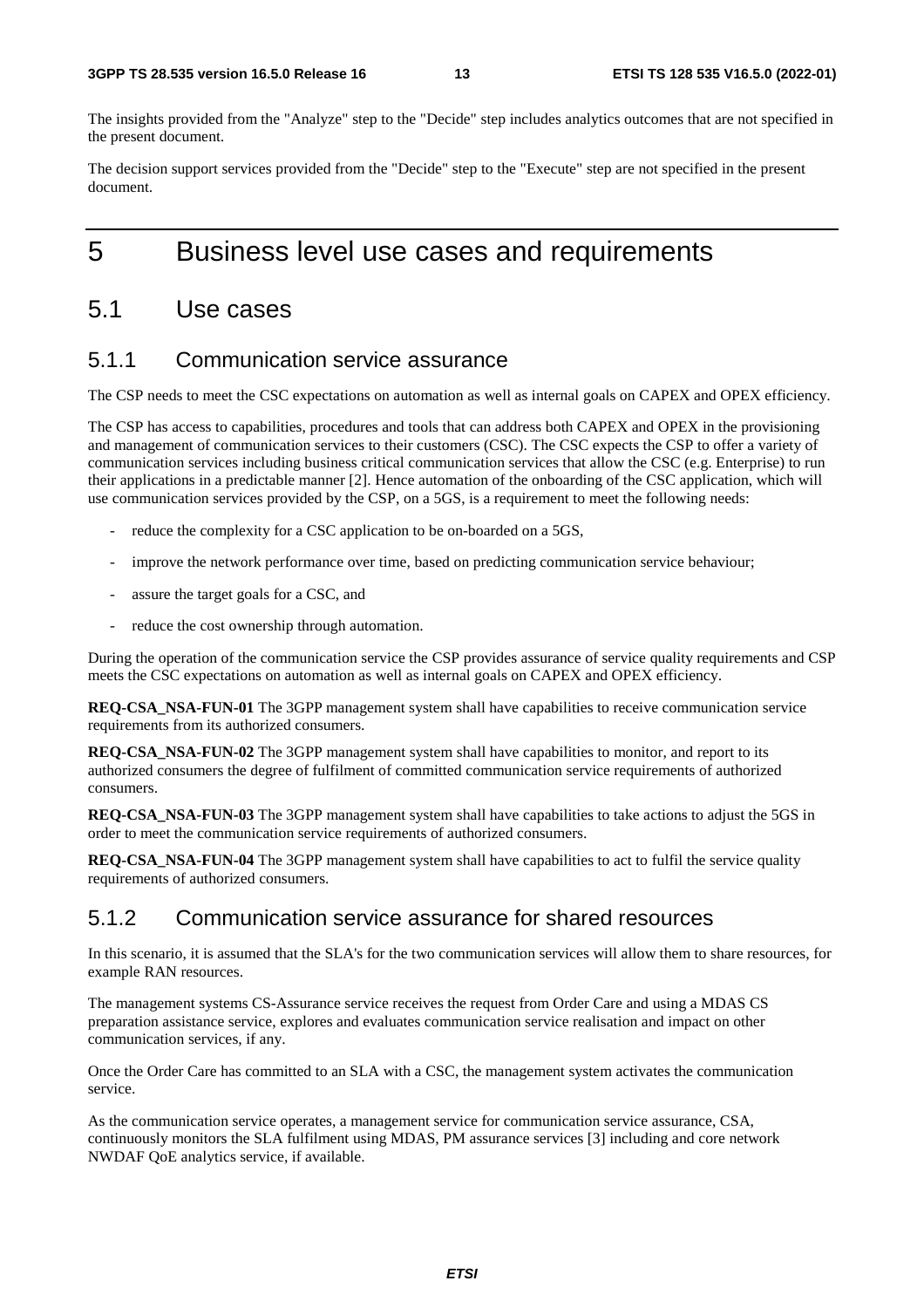Based on goals for SLA fulfilment, or other KPIs, the CSA service may initiate an action when SLA goals are not met, be that over- or under fulfilment. The CSA service may use an MDAS to assist in selecting proper action and how to best execute the action.

The CSA service triggers the action by using provisioning service [4] towards RAN, transport and core network and monitors the effect of the change.

REQ-CSIA\_CON-01: The 3GPP management system shall have the capability providing a management service for assisting in assessing (evaluating) a target SLA for a requested communication service.

REQ-CSIA\_CON-02: The 3GPP management system shall have the capability providing a management service for assisting in asserting an agreed SLA for a requested communication service.

- 5.1.3 Void
- 5.1.4 Void

# 6 Specification level use cases and requirements

6.1 Use cases

### 6.1.1 Communication service quality assurance and optimization

The goal of the use case is to enable communication service quality assurance and optimization for the set of services provided by the network to certain group (category) of UEs. For example, the set can include the communication services provided via certain NSI(s) or to IoT devices in certain area.

The group of NG-RAN and 5GC nodes (deployed and active), which are essential for the set of E2E services, provide provisioning and PM management services. It is also assumed that the providers of the related NSI / NSSI provisioning and PM management services are deployed and active.

The management system is consuming the afore mentioned management services either directly or through proxy nodes that re-expose the management services; the management system is aware of the performance requirements imposed on the set of communication services.

The management system is collecting the service experience information and monitoring the key performance indicators, KPIs, related to the targeted services. Analytics hosted by the MDAF may be utilized for processing of the network data to derive and analyse the KPIs. If the service quality assurance and optimization function detects performance degradation the 3GPP management system may continuously modify the configuration parameters in the corresponding NG-RAN and 5GC nodes and NSI(s)/NSSI(s), to satisfy the SLA requirement. In case that changes of communication service SLS are needed, those changes may result as input to the 3GPP management system.

If the network performance does not recover or improve, the management system may further adjust the network configuration or roll back to the previous configuration. At all times the management systemcontinues to collect the network data and to monitor the performance indicators.

### 6.1.2 NWDAF assisted communication service SLS Assurance

The goal of this use case is to assure the SLSs (Service Level Specifications) for a particular communication service is crucial for the 5G network management. The negotiated SLS for a particular communication service should be assured in an autonomous way.

3GPP management system can be leveraged to enable autonomous SLS assurance for a deployed communication service. 3GPP management system can collect QoE data, related to network slice and applications, from NWDAF.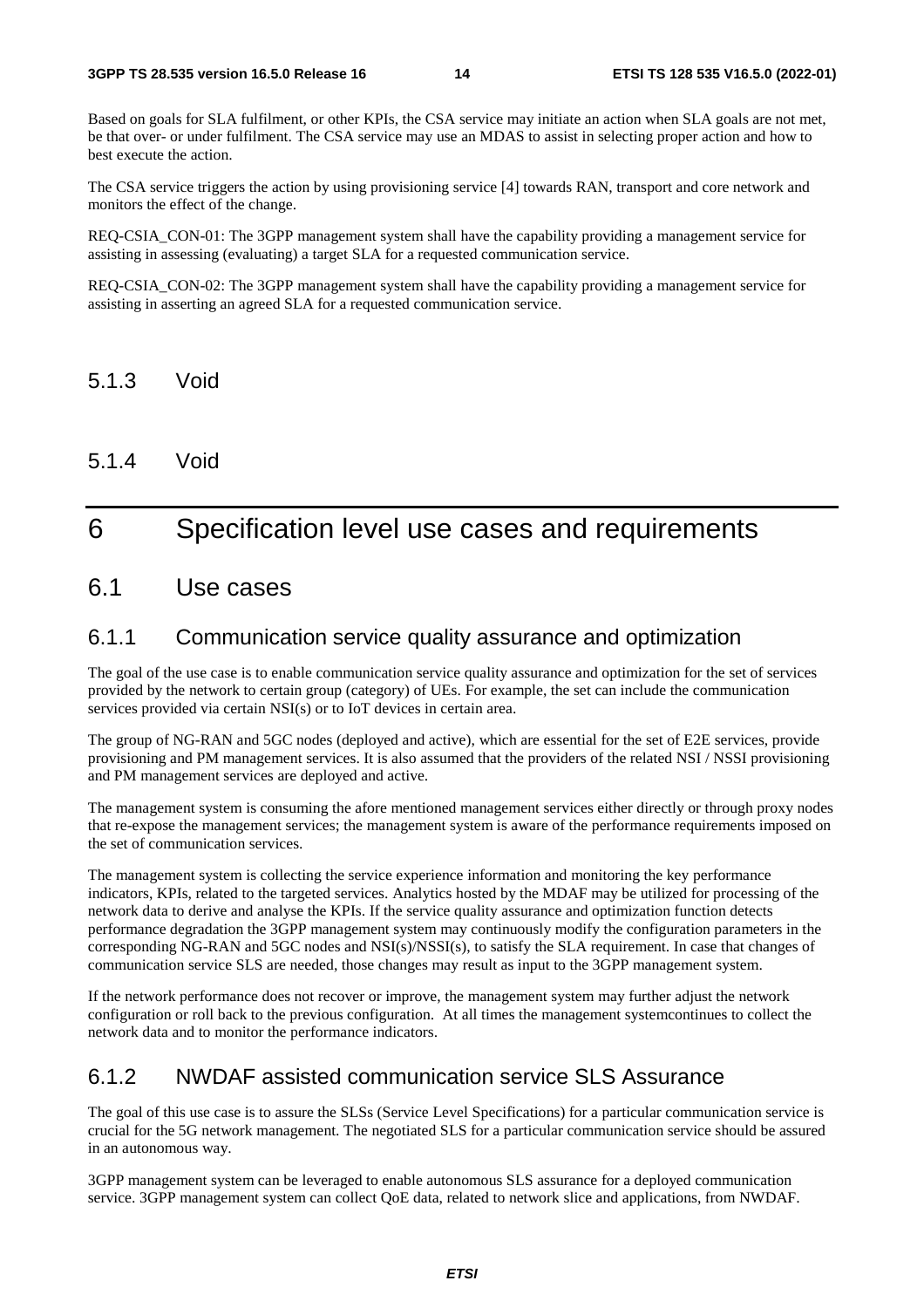Since the data collected will relate to network slice and a single NSI may be serving multiple communication services, the corresponding QoE data for the target communication service needs to be ascertained. Once the QoE data for a communication service is known, the SLS breach can also be ascertained. If the SLS is breached, the root cause analysis is performed to find the cause for SLS breach. Depending on the location of cause (at RAN or at, 5GC), remedial actions will be initiated to mitigate the SLS breach and network optimization is done so that the negotiated SLS can be assured.

The QoE analytical data from NWDAF is per Application for an NSI. It is crucial to derive which communication service is associated to the QoE data from the data received from NWDAF in order to ascertain the SLS breach.

### 6.1.3 5G Core assisted SLS communication service Assurance

The goal of this use case is to describe 5G Core management to assure compliance to SLSs (Service Level Specifications) for a communication service in 3GPP management system.

3GPP management system receives the SLS requirements that required by CSP or NOP. 3GPP management system is capable to translate e2e SLS goal and set the 5GC goal(s) of SLS related to 5GC and activate a closed control loop for service assurance goal(s). To fulfill the SLS requirements, 3GPP management system is capable to configure the management resource and 5GC network functions (e.g. AMF, SMF, NWDAF) to monitor measurements and fault alarms that are relevant to the SLS. Since, for example, a network slice for eMBB can provide multiple communications services, one or multiple closed control loops for service assurance goals are set, and the network resource and performance measurements which are relevant to the SLS.

During the process of service assurance of 5GC, the 5GC domain MDAS provider can be used to provide analysis of 5GC related network resource, virtual resources and performance assurance related to SLS in 5GC. The 5GC domain analysis report may be provided to 3GPP management system as part of the analysis result(s) of 5GC SLS.

Together with the report from NWDAF, performance measurements and fault alarms related to 5GC NFs are also available for analysis of any potential service degradation.

### 6.1.4 Communication service SLS assurance control

The goal of this use case is to enable the MnS consumer to control the communication service SLS assurance closed control loop(s) (e.g. specify the SLS to be assured, enable/disable the SLS assurance, specify the assurance time for certain SLS) and obtain the SLS fulfilment information provided by MnS producer. It is assumed that the MnS producer maintains SLS assurance closed control loops for multiple SLSs. The detailed SLSs for network slice assurance are captured in ServiceProfile (e.g. latency, Throughput) associated to network slice and the detailed SLS for network slice subnet assurance are captured in SliceProfile (e.g. latency, Throughput) associated to network slice subnet.

When an MnS producer receives an SLS assurance closed control loops(s) creation request with SLS assurance requirements for certain managed Entity (i.e. network slice, network slice subnet) from an MnS consumer, the SLS assurance requirements may include information of which SLS should be assured (e.g. latency should be assured), the SLS assurance granularity (e.g. per UE, per Network Slice, per S-NSSAI), SLS assurance condition (e.g. SLS assurance duration time, SLS assurance fulfilment requirements (e.g. the ratio of the SLS assurance time during the whole service usage time) ), the MnS producer create SLS closed control loop managed object instance contained by the specified managed Entity (i.e. NetworkSlice, NetworkSliceSubnet) and configures the received SLS assurance requirements in the created SLS closed control loop managed object instances. The MnS producer performs the network and/or service management to satisfy the SLS assurance requirements by adjusting the network (e.g. adjust the network topology, configure RRM policy) to satisfy the required SLS assurance requirements.

During the SLS assurance closed control loop operation phase, the MnS consumer may request MnS producer to enable/disable the corresponding SLS assurance or update the SLS assurance requirements if needed, then MnS producer update corresponding the SLS assurance closed control loop managed object instance to ensure the MnS producer perform the SLS assurance closed control loop based on the new request.

During the SLS assurance closed control loop operation phase, the MnS producer may report the SLS assurance closed control loop progress information and fulfilment information (e.g. SLS assurance requirements is satisfied or not) to the MnS consumer.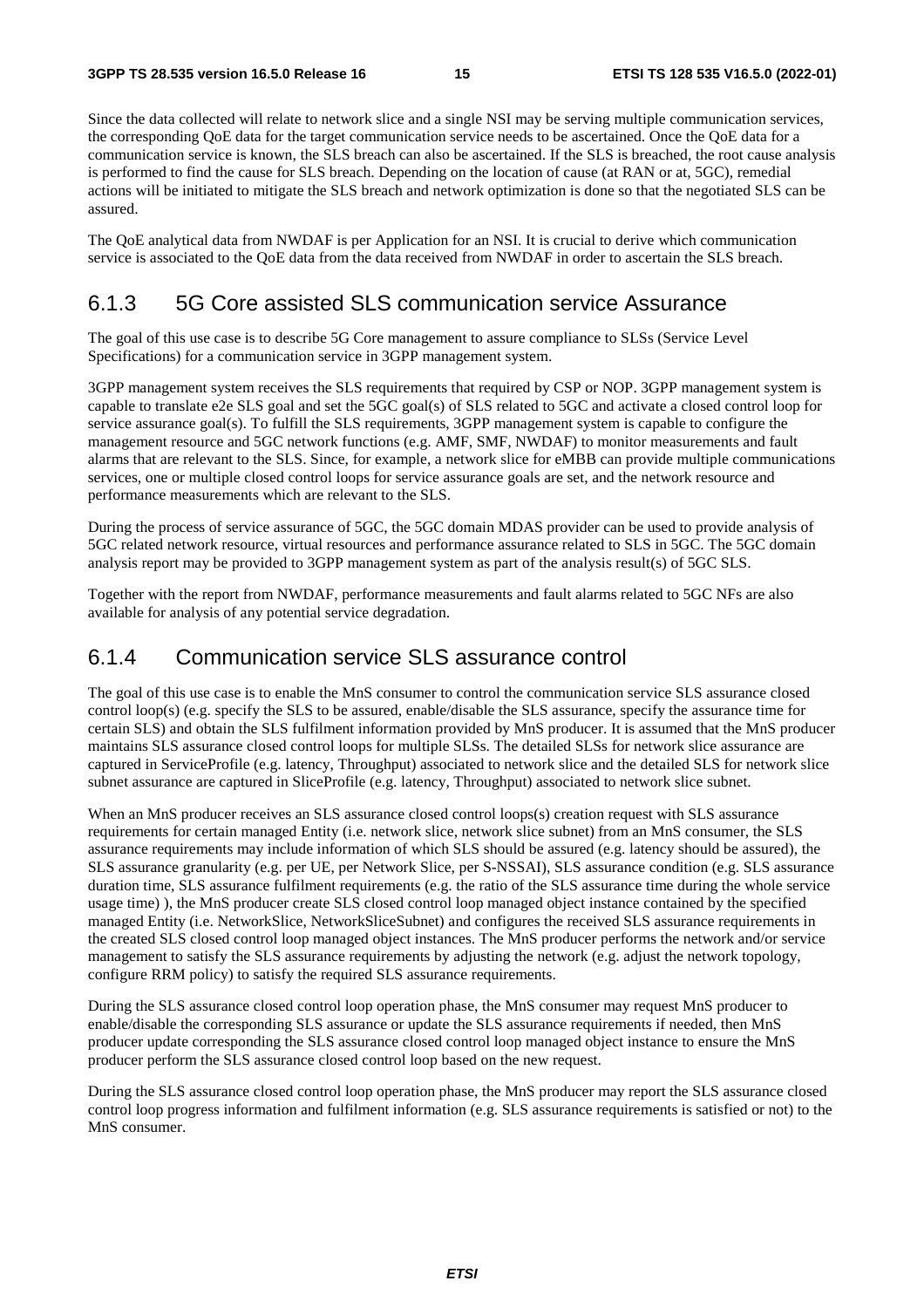# 6.2 Requirements

**REQ-CSA-CON-01** The 3GPP management system shall have the capability to take actions for a set of communication services serving certain group of UEs based on the target SLS.

**REQ-CSA-CON-02** The 3GPP management system shall have the capability to collect service experience information.

**REQ-CSA-CON-03** The 3GPP management system shall have the capability to analyse the performance information related to the set of communication services serving certain group of UEs.

**REQ-CSA-CON-04** The 3GPP management system shall have the capability to modify the configuration parameters related to the set of communication services serving certain group of UEs.

**REQ-CSA-CON-05** The 3GPP management system shall have the capability to collect NSI related data from one or more 5GC NF(s).

NOTE 1: An example for NSI related data may be QoE data.

**REQ-CSA-CON-06** The 3GPP management system shall have the capability to derive which communication service is associated to the QoE data from the collected NSI related QoE data.

NOTE 1a: A communication service in the 3GPP management system is identified by an S-NSSAI (the Slice/ServiceType, SST in the S-NSSAI identifies a communication service which can be detailed using the SliceDifferentiattor, SD), see TS 23.003 [10].

**REQ-CSA-CON-07** The 3GPP management system shall have the capability to ascertain SLS breach.

**REQ-CSA-CON-08** The 3GPP management system shall have the capability to perform the root cause analysis (e.g., identifying the underlying reason) for an SLS breach.

**REQ-CSA-CON-09** The 3GPP management system shall have the capability to take corrective actions to assure the target goal.

**REQ-CSA-CON-10** The 3GPP management system shall have the capability to translate network slice requirements to cross domain network slicesubnet SLS goal and single domain network slicesubnet SLS goal.

**REQ-CSA-CON-11** The 3GPP management system shall have the capability to collect single domain SLS analysis as input to cross domain SLS analysis.

**REQ-CSA-CON-12** The 3GPP management system shall have the capability to allow its authorized consumer to control the SLS assurance (e.g. specify the SLS to be assured, enable/disable, specify the assurance time and update the SLS assurance requirements).

**REQ-CSA-CON-13** The 3GPP management system shall have the capability to allow its authorized consumer to obtain the SLS assurance fulfilment status information.

NOTE 2: The management system refers to the producer of management service for SLS assurance.

**REQ-LCM-CON-01** The 3GPP management system shall have the capability of lifecycle management of a closed control loop.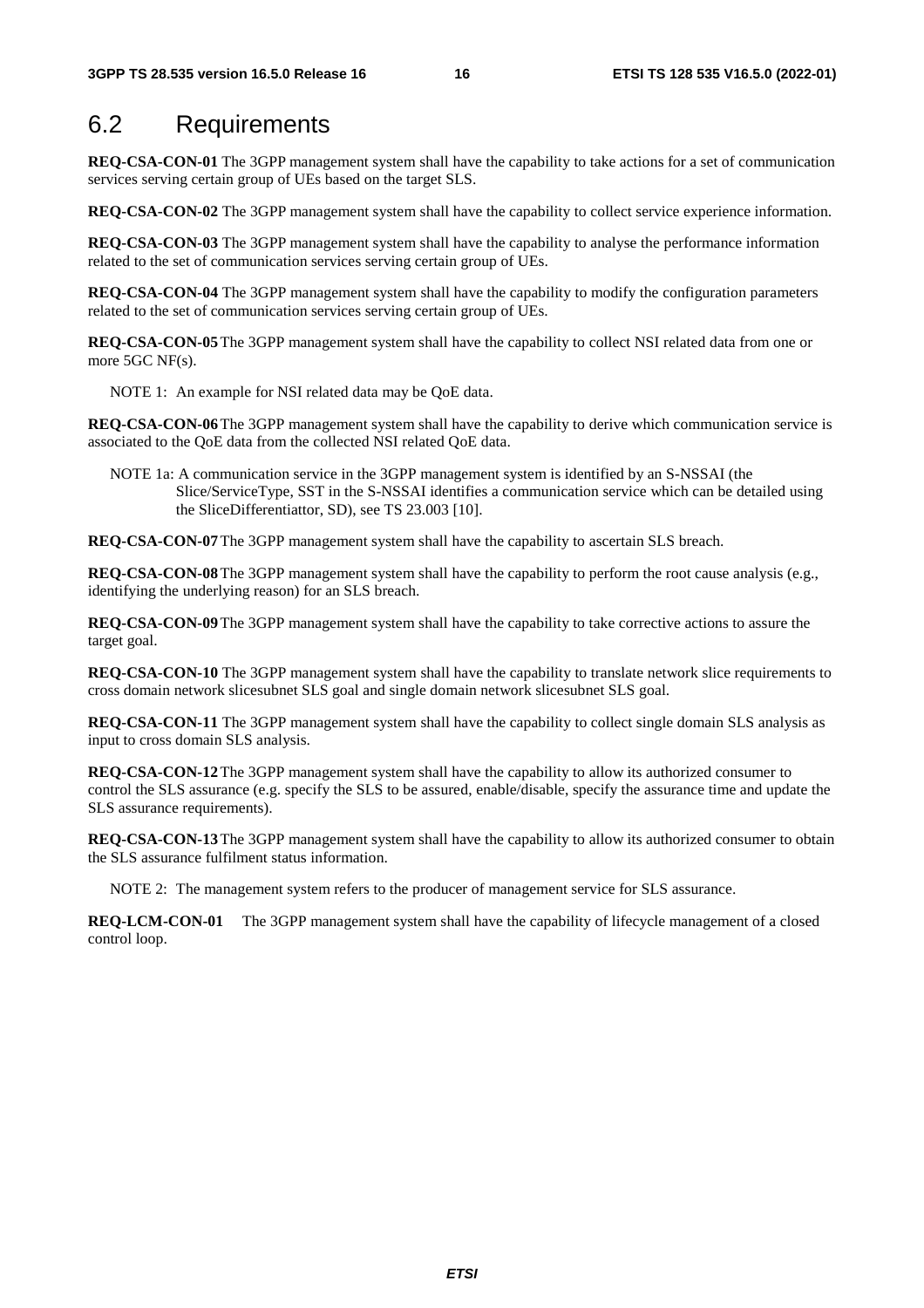# Annex A (informative): Change history

|         | <b>Change history</b> |                |           |            |     |                                                                  |            |
|---------|-----------------------|----------------|-----------|------------|-----|------------------------------------------------------------------|------------|
| Date    | <b>Meeting</b>        | <b>TDoc</b>    | <b>CR</b> | <b>Rev</b> | Cat | <b>Subject/Comment</b>                                           | <b>New</b> |
|         |                       |                |           |            |     |                                                                  | version    |
| 2020-07 | SA#88e                |                |           |            |     | Upgrade to change control version                                | 16.0.0     |
| 2020-09 | SA#89e                | SP-200750      | 0008      |            | F   | Add abbreviations to clause 3.3                                  | 16.1.0     |
| 2020-09 | SA#89e                | SP-200750      | 0009      |            | F   | Correction of requirements text in clause 5.1.1                  | 16.1.0     |
| 2020-09 | SA#89e                | SP-200750      | 0010      |            | F   | Remove Editors Notes from clause 5.1.2                           | 16.1.0     |
| 2020-12 | SA#90e                | SP-201056      | 0011      |            | F   | Update and make closed control loop term consistent              | 16.2.0     |
| 2020-12 | SA#90e                | SP-201050      | 0012      |            | F   | Corrections to clause 4.1 and 4.2.1                              | 16.2.0     |
| 2020-12 | SA#90e                | SP-201056 0014 |           |            | F   | Update figure and description of Communication service assurance | 16.2.0     |
|         |                       |                |           |            |     | service                                                          |            |
| 2021-03 | SA#91e                | SP-210151      | 0029      |            | F   | Clarify intelligence in clause 4                                 | 16.3.0     |
| 2021-03 | SA#91e                | SP-210151      | 0035      |            | F   | Remove use cases clause 5.1.3 and 5.1.4                          | 16.3.0     |
| 2021-03 | SA#91e                | SP-210151      | 0036      |            | F   | Update use cases and requirements to replace Communication       | 16.3.0     |
|         |                       |                |           |            |     | Service                                                          |            |
| 2021-06 | SA#92e                | SP-210402      | 0042      |            | F   | Remove description of communication service lifecycle            | 16.4.0     |
| 2021-06 | SA#92e                | SP-210402      | 0044      |            | F   | Update management control loops with lifecycle description       | 16.4.0     |
| 2021-12 | SA#94e                | SP-211470      | 0058      |            | F   | Clarify business requirements                                    | 16.5.0     |
| 2021-12 | SA#94e                | SP-211470      | 0060      |            | F   | Clarify business requirement and correct punctuation             | 16.5.0     |
| 2021-12 | SA#94e                |                | 0061      |            | F   | Clarify communication service in requirement CSA-CON-06          | 16.5.0     |